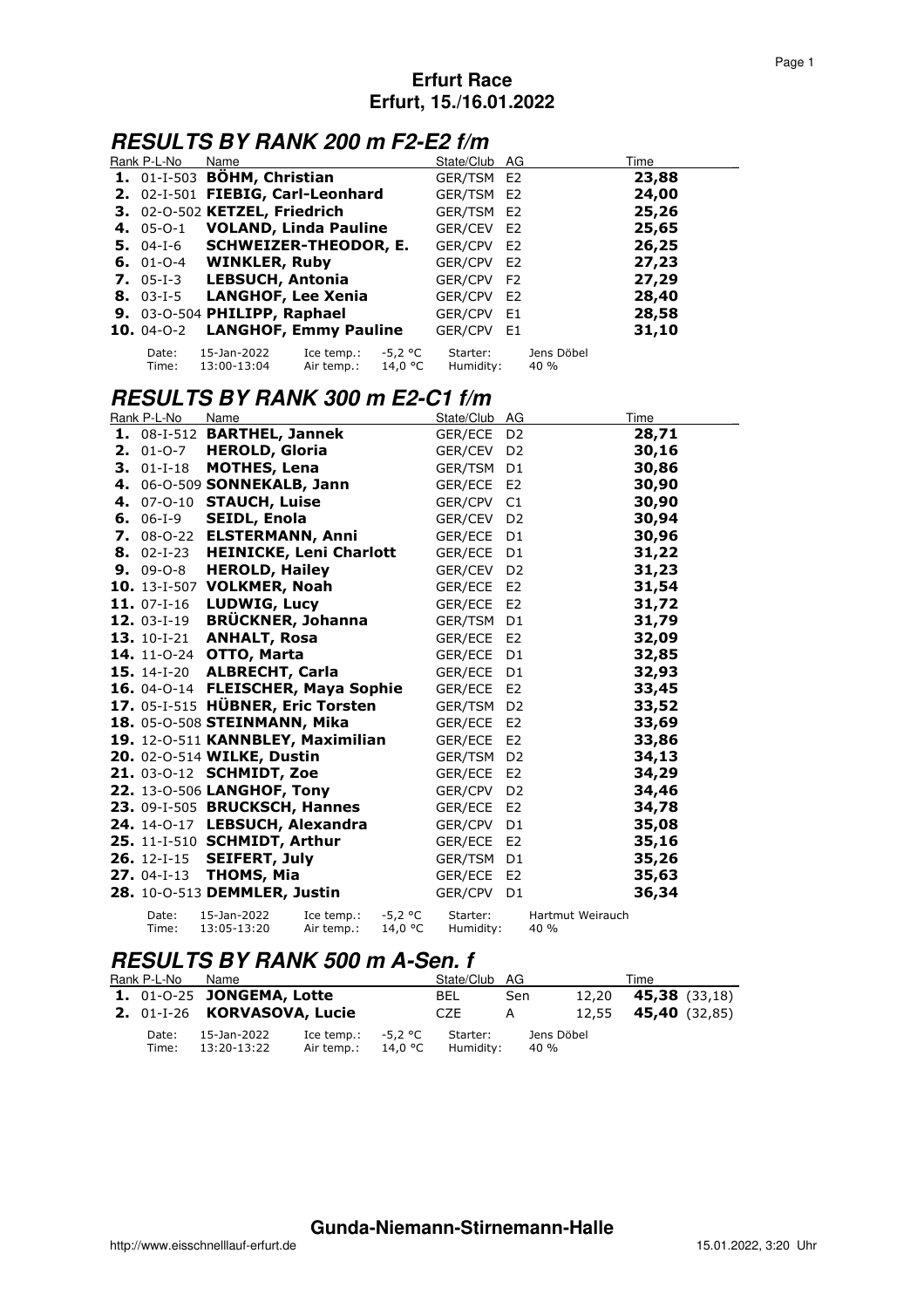### **RESULTS BY RANK 500 m Men**

| Rank P-L-No    | Name                          |                          |                      | State/Club AG         |                    |       | Time                 |
|----------------|-------------------------------|--------------------------|----------------------|-----------------------|--------------------|-------|----------------------|
|                | 1. 03-0-520 KOPKA, Tjard      |                          |                      | GER/ECE Sen50         |                    | 12,00 | <b>41,72</b> (29,72) |
|                | 2. 03-I-518 SCHMIDT, Steffen  |                          |                      | GER/ECE Sen45         |                    | 11,38 | 42,25 (30,87)        |
|                | 3. 01-I-519 OOIJEVAAR, Mark   |                          |                      | NED.                  | Sen35              | 12,01 | <b>42,53</b> (30,52) |
|                | 4. 01-0-517 PFEFFER, Rene     |                          |                      | GER/ECE Sen45         |                    | 11,51 | 42,94 (31,43)        |
|                | 5. 02-I-516 RUMPF, Thomas     |                          |                      | GER/STC Sen55         |                    | 12,76 | 47,35 (34,59)        |
|                | 6. 02-0-521 REITER, Jan Henry |                          |                      | GER/ECE Sen55         |                    | 15,04 | 56,90 $(41,86)$      |
| Date:<br>Time: | 15-Jan-2022<br>13:22-13:26    | Ice temp.:<br>Air temp.: | $-5.2 °C$<br>14,0 °C | Starter:<br>Humidity: | Jens Döbel<br>40 % |       |                      |

### **RESULTS BY RANK 500 m C2-A m**

| Rank P-L-No    | Name                                    |                                    |         | State/Club AG         |                    | Time                       |
|----------------|-----------------------------------------|------------------------------------|---------|-----------------------|--------------------|----------------------------|
|                | <b>1.</b> 01-I-522 <b>MARTIN, Felix</b> |                                    |         | GER/TSM C2            |                    | 12,06 <b>44,92</b> (32,86) |
|                | NC 01-0-523 ARNOLD, Lukas               |                                    |         | GER/TSM A             |                    | <b>DNF</b>                 |
| Date:<br>Time: | 15-Jan-2022<br>13:26-13:27              | Ice temp.: $-5.2$ °C<br>Air temp.: | 14,0 °C | Starter:<br>Humidity: | Jens Döbel<br>40 % |                            |

### **RESULTS BY RANK 500 m D1-B f/m**

| Rank P-L-No    | Name                                 |                          |                    | State/Club AG         |                    | Time                 |
|----------------|--------------------------------------|--------------------------|--------------------|-----------------------|--------------------|----------------------|
|                | <b>1.</b> 01-0-27 <b>MARTIN, Lea</b> |                          |                    | GER/TSM B             | 11.96              | <b>45,69</b> (33,73) |
|                | 2. 01-I-28 DÖRR, Larissa             |                          |                    | GER/CEV C2            | 12.86              | <b>47,44</b> (34,58) |
|                | 3. 02-0-524 MENARD, Leon             |                          |                    | GER/TSM D2            | 12,40              | <b>47,98</b> (35,58) |
|                | 4. 02-I-525 KETZEL, Richard          |                          |                    | GER/TSM D1            | 12.56              | <b>49,04</b> (36,48) |
| Date:<br>Time: | 15-Jan-2022<br>13:28-13:30           | Ice temp.:<br>Air temp.: | -5.2 °C<br>14,0 °C | Starter:<br>Humidity: | Jens Döbel<br>40 % |                      |

### **RESULTS BY RANK 500 m D2 f**

| Rank P-L-No    | Name                       |                                    |         | State/Club AG         |                    | Time                       |
|----------------|----------------------------|------------------------------------|---------|-----------------------|--------------------|----------------------------|
|                | $1.$ 01-I-29 KEBSCH, Alina |                                    |         | GER/CPV D2            |                    | 12,21 <b>47,76</b> (35,55) |
| Date:<br>Time: | 15-Jan-2022<br>13:31-13:32 | Ice temp.: $-5.2$ °C<br>Air temp.: | 14,0 °C | Starter:<br>Humidity: | Jens Döbel<br>40 % |                            |

# **RESULTS BY RANK 500 m F2-D2 f/m**

|    | Rank P-L-No         | Name                               | State/Club     | AG             |       | Time                  |
|----|---------------------|------------------------------------|----------------|----------------|-------|-----------------------|
|    |                     | 1. 01-0-512 BARTHEL, Jannek        | GER/ECE        | D <sub>2</sub> | 12,29 | 47,20 (34,91)         |
|    | <b>2.</b> $06-I-22$ | <b>ELSTERMANN, Anni</b>            | GER/ECE        | D <sub>1</sub> | 12,73 | 49,46 (36,73)         |
|    | $3.03 - 1 - 23$     | <b>HEINICKE, Leni Charlott</b>     | GER/ECE        | D <sub>1</sub> | 13,32 | $50,19$ (36,87)       |
|    |                     | 4. 10-I-509 SONNEKALB, Jann        | GER/ECE        | E <sub>2</sub> | 12,73 | <b>51,38</b> (38,65)  |
|    | $5.04-I-21$         | <b>ANHALT, Rosa</b>                | GER/ECE        | E <sub>2</sub> | 13,26 | $51,66$ (38,40)       |
|    | 6. $05-I-20$        | <b>ALBRECHT, Carla</b>             | <b>GER/ECE</b> | D <sub>1</sub> | 13,56 | 51,91(38,35)          |
| 7. |                     | 05-0-24 OTTO, Marta                | GER/ECE        | D <sub>1</sub> | 13,61 | $52,72$ (39,11)       |
|    |                     | 8. 07-0-507 VOLKMER, Noah          | GER/ECE        | E <sub>2</sub> | 13,08 | 53,14(40,06)          |
|    |                     | 9. 12-I-14 FLEISCHER, Maya Sophie  | GER/ECE        | E <sub>2</sub> | 13,64 | 53,42 (39,78)         |
|    | <b>10.</b> 13-I-16  | <b>LUDWIG, Lucy</b>                | GER/ECE        | E <sub>2</sub> | 13,05 | 53,47 $(40, 42)$      |
|    |                     | 11. 09-0-508 STEINMANN, Mika       | <b>GER/ECE</b> | E <sub>2</sub> | 13,45 | 54,55(41,10)          |
|    |                     | 12. 09-I-501 FIEBIG, Carl-Leonhard | GER/TSM        | E <sub>2</sub> | 13,60 | $55,22$ (41,62)       |
|    |                     | 13. 02-0-514 WILKE, Dustin         | GER/TSM        | D <sub>2</sub> | 14,21 | 55,26(41,05)          |
|    |                     | 14. 02-I-515 HÜBNER, Eric Torsten  | GER/TSM        | D <sub>2</sub> | 13,54 | 55,39 (41,85)         |
|    |                     | 15. 10-0-503 BÖHM, Christian       | <b>GER/TSM</b> | E <sub>2</sub> | 13,77 | $55,82$ (42,05)       |
|    |                     | 16. 08-0-511 KANNBLEY, Maximilian  | GER/ECE        | E <sub>2</sub> | 13,90 | 55,94(42,04)          |
|    |                     | 17. 14-0-13 THOMS, Mia             | GER/ECE        | E <sub>2</sub> | 14,08 | 56,28(42,20)          |
|    |                     | 18. 15-0-1 VOLAND, Linda Pauline   | GER/CEV        | E <sub>2</sub> | 14,12 | $57,05$ (42,93)       |
|    |                     | 19. 06-0-17 LEBSUCH, Alexandra     | GER/CPV        | D <sub>1</sub> | 14,17 | $57,82$ (43,65)       |
|    |                     | 20. 01-I-506 LANGHOF, Tony         | GER/CPV        | D <sub>2</sub> | 14,65 | 57,95(43,30)          |
|    |                     | 21. 11-0-505 BRUCKSCH, Hannes      | GER/ECE        | E <sub>2</sub> | 14,11 | 58,65 $(44,54)$       |
|    |                     | 22. 07-I-510 SCHMIDT, Arthur       | GER/ECE        | E <sub>2</sub> | 13,80 | 58,80(45,00)          |
|    |                     | 23. 08-I-502 KETZEL, Friedrich     | GER/TSM        | E <sub>2</sub> | 14,30 | $59,65$ (45,35)       |
|    |                     | 24. 11-I-513 DEMMLER, Justin       | GER/CPV        | D <sub>1</sub> |       | 14,28 1.01,81 (47,53) |
|    | 25. 12-0-6          | <b>SCHWEIZER-THEODOR, E.</b>       | GER/CPV        | E <sub>2</sub> |       | 14,57 1.02,40 (47,83) |
|    | $26.14-I-4$         | <b>WINKLER, Ruby</b>               | GER/CPV        | E <sub>2</sub> |       | 14,48 1.04,99 (50,51) |

#### **Gunda-Niemann-Stirnemann-Halle**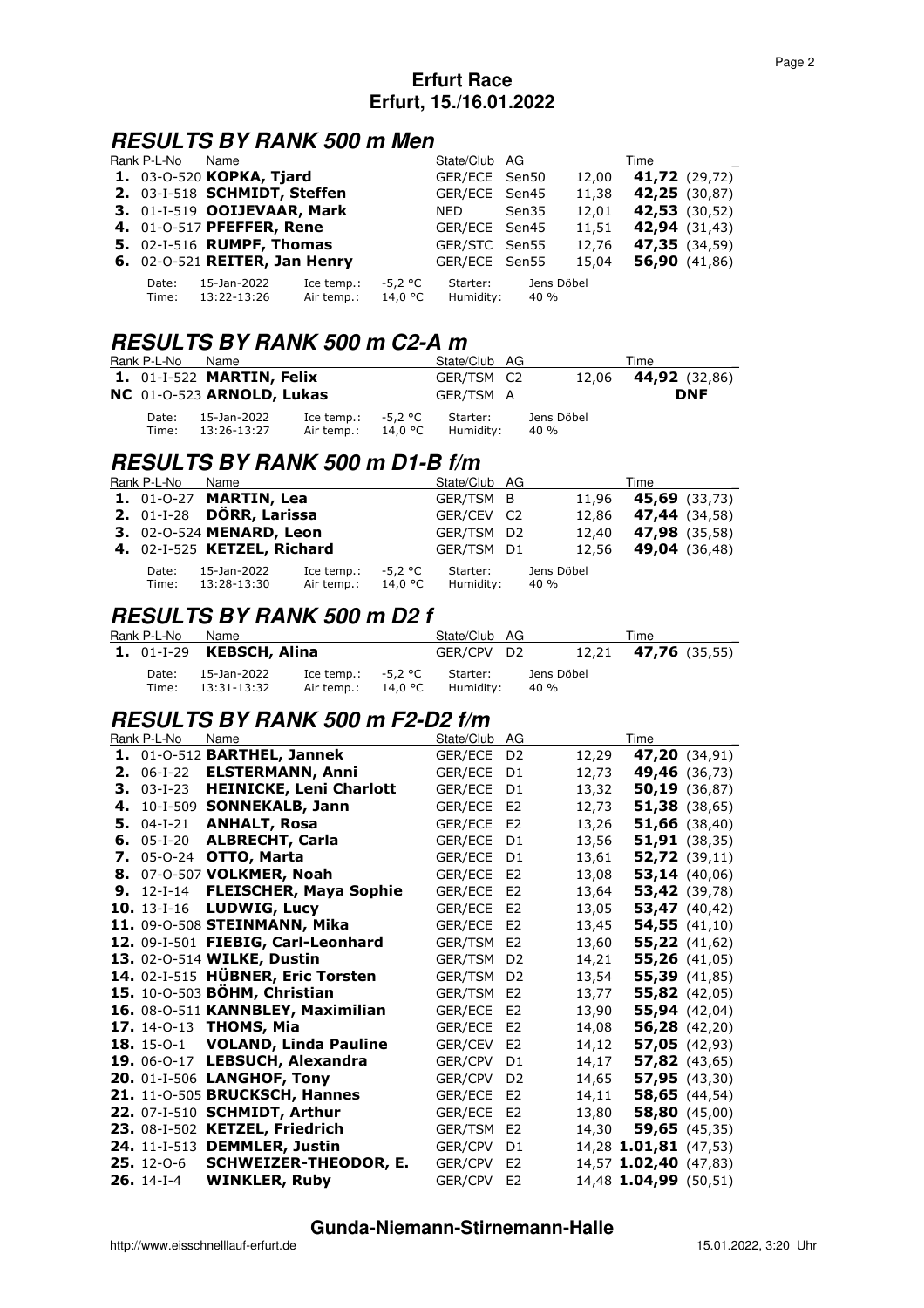|                | 27. 13-0-5 LANGHOF, Lee Xenia           |                                           |         | GER/CPV E2            |                          | 15,22 1.06,57 (51,35)  |  |
|----------------|-----------------------------------------|-------------------------------------------|---------|-----------------------|--------------------------|------------------------|--|
|                | 28. 16-0-3 LEBSUCH, Antonia             |                                           |         | GER/CPV F2            |                          | 15,22 1.08,01 (52,79)  |  |
|                | 29. 16-1-504 PHILIPP, Raphael           |                                           |         | GER/CPV E1            |                          | 15,52 1.09,11 (53,59)  |  |
|                | <b>30.</b> 15-I-12 <b>SCHMIDT</b> , Zoe |                                           |         | GER/ECE E2            |                          | 14,23 1.12,29 (58,06)F |  |
|                | 31. 03-0-2 LANGHOF, Emmy Pauline        |                                           |         | GER/CPV E1            |                          | 15,89 1.13,89 (58,00)  |  |
| Date:<br>Time: | 15-Jan-2022<br>13:55-14:19              | Ice temp.:<br>Air temp.: $14.0 \degree C$ | -5.7 °C | Starter:<br>Humidity: | Hartmut Weirauch<br>40 % |                        |  |

### **RESULTS BY RANK 500 m C2-Sen f/m**

| Rank P-L-No    | Name                          |                                              | State/Club AG         |      |                  | Time                       |  |
|----------------|-------------------------------|----------------------------------------------|-----------------------|------|------------------|----------------------------|--|
|                | 1. 01-0-28 DÖRR, Larissa      |                                              | GER/CEV C2            |      |                  | 12,85 <b>47,87</b> (35,02) |  |
|                | 2. 01-I-521 REITER, Jan Henry |                                              | GER/ECE Sen55         |      |                  | 15,35 <b>57,30</b> (41,95) |  |
| Date:<br>Time: | 15-Jan-2022<br>14:20-14:21    | Ice temp.: $-5.7$ °C<br>Air temp.: $14.0 °C$ | Starter:<br>Humidity: | 40 % | Hartmut Weirauch |                            |  |

# **RESULTS BY RANK 1000 m Men (Quartet)**

| Rank P-L-No    | Name                         |                          |                    | State/Club AG         |                    | Time    |
|----------------|------------------------------|--------------------------|--------------------|-----------------------|--------------------|---------|
|                | 1. 02-I-520 KOPKA, Tjard     |                          |                    | GER/ECE Sen50         |                    | 1.21,50 |
| 20,43          |                              |                          | $50, 40$ (29,97)   |                       | $1.21, 50$ (31,10) |         |
|                | 2. 02-0-518 SCHMIDT, Steffen |                          |                    | GER/ECE Sen45         |                    | 1.23,72 |
| 19,78          |                              |                          | $51,04$ $(31,26)$  |                       | $1,23,72$ (32,68)  |         |
|                | 3. 01-I-517 PFEFFER, Rene    |                          |                    | GER/ECE Sen45         |                    | 1.27,12 |
| 20,37          |                              |                          | $52, 47$ (32,10)   |                       | $1.27, 12$ (34,65) |         |
|                | 4. 01-0-516 RUMPF, Thomas    |                          |                    | GER/STC Sen55         |                    | 1.35,32 |
| 22,70          |                              |                          | 57,85(35,15)       |                       | $1.35, 32$ (37,47) |         |
| Date:<br>Time: | 15-Jan-2022<br>14:23-14:25   | Ice temp.:<br>Air temp.: | -5,7 °C<br>14,0 °C | Starter:<br>Humidity: | Jens Döbel<br>40 % |         |

### **RESULTS BY RANK 1000 m D2 f (Quartet)**

| Rank P-L-No         | Name                       |                          |                    | State/Club AG                 |                    | Time    |  |
|---------------------|----------------------------|--------------------------|--------------------|-------------------------------|--------------------|---------|--|
| $1.01 - 0 - 7$      | <b>HEROLD, Gloria</b>      |                          |                    | GER/CEV D2                    |                    | 1.40,57 |  |
| 21,60               |                            |                          | 59,35 (37,75)      |                               | $1.40, 57$ (41,22) |         |  |
| <b>2.</b> $01-I-29$ | <b>KEBSCH, Alina</b>       |                          |                    | GER/CPV D2                    |                    | 1.42,52 |  |
| 21,50               |                            |                          |                    | 59,54 (38,04) 1.42,52 (42,98) |                    |         |  |
| $3.02 - 1 - 9$      | <b>SEIDL, Enola</b>        |                          |                    | GER/CEV D2                    |                    | 1.43,00 |  |
| 22,98               |                            |                          | $1.01,88$ (38,90)  |                               | 1.43,00(41,12)     |         |  |
| <b>4.</b> 02-0-8    | <b>HEROLD, Hailey</b>      |                          |                    | GER/CEV D2                    |                    | 1.43,85 |  |
| 23,01               |                            | $1.01, 79$ (38,78)       |                    |                               | $1.43, 85$ (42,06) |         |  |
| Date:<br>Time:      | 15-Jan-2022<br>14:27-14:29 | Ice temp.:<br>Air temp.: | -5,7 °C<br>14,0 °C | Starter:<br>Humidity:         | Jens Döbel<br>40 % |         |  |

### **RESULTS BY RANK 1000 m D2 m**

| Rank P-L-No    | Name                                   |                      |               | State/Club AG                              |                    | Time    |  |
|----------------|----------------------------------------|----------------------|---------------|--------------------------------------------|--------------------|---------|--|
|                | <b>1.</b> 01-I-524 <b>MENARD, Leon</b> |                      |               | GER/TSM D2                                 |                    | 1.40,23 |  |
| 21,55          |                                        |                      | 59,03 (37,48) | 1.40.23 (41.20)                            |                    |         |  |
| Date:<br>Time: | 15-Jan-2022<br>14:29-14:31             | Ice temp.: $-5.7$ °C |               | Starter:<br>Air temp.: $14.0 °C$ Humidity: | Jens Döbel<br>40 % |         |  |

### **RESULTS BY RANK 1000 m D1 f/m (Quartet)**

| Rank P-L-No Name |                                                                                          | State/Club AG |                                         | Time       |
|------------------|------------------------------------------------------------------------------------------|---------------|-----------------------------------------|------------|
|                  | 1. 01-I-525 KETZEL, Richard                                                              | GER/TSM D1    |                                         | 1.40,21    |
| 22,17            |                                                                                          |               | $1.00, 43$ (38,26) $1.40, 21$ (39,78)   |            |
|                  | <b>2.</b> $02-I-18$ <b>MOTHES, Lena</b>                                                  | GER/TSM D1    |                                         | 1.49,90    |
| 22,98            |                                                                                          |               | $1.03, 21$ (40, 23) $1.49, 90$ (46, 69) |            |
|                  | 3. 02-0-15 SEIFERT, July                                                                 | GER/TSM D1    |                                         | 1.59,20    |
| 26,29            |                                                                                          |               | $1.11, 30$ (45,01) $1.59, 20$ (47,90)   |            |
|                  | NC 01-0-19 BRÜCKNER, Johanna                                                             | GER/TSM D1    |                                         | <b>DNF</b> |
| Date:            | Ice temp.: $-5.7$ °C<br>15-Jan-2022<br>Air temp.: 14,0 °C Humidity:<br>Time: 14:32-14:34 | Starter:      | Jens Döbel<br>40 %                      |            |

#### **Gunda-Niemann-Stirnemann-Halle**